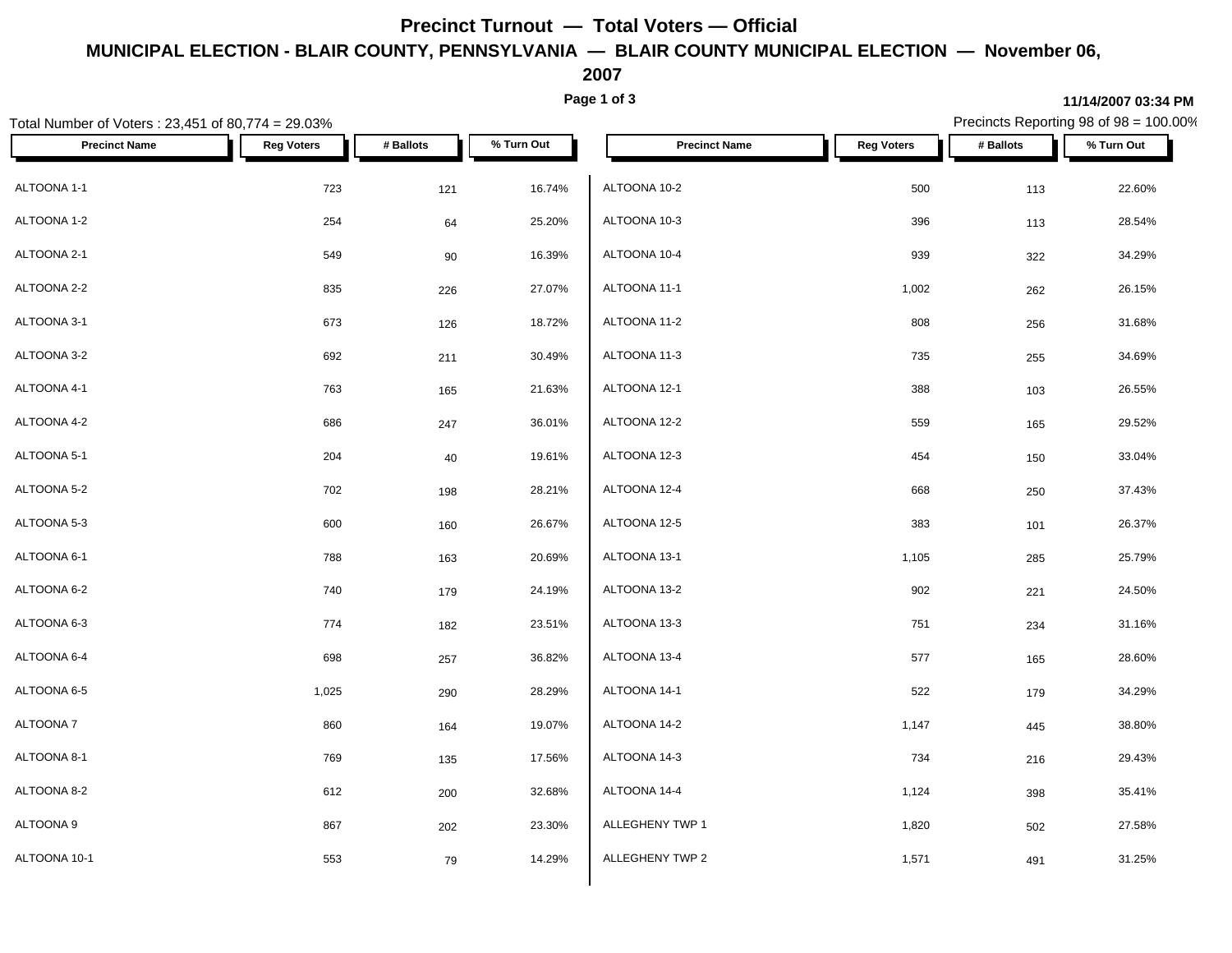## **Precinct Turnout — Total Voters — Official MUNICIPAL ELECTION - BLAIR COUNTY, PENNSYLVANIA — BLAIR COUNTY MUNICIPAL ELECTION — November 06,**

**2007**

**Page 2 of 3**

### Total Number of Voters : 23,451 of 80,774 = 29.03% Precincts Reporting 98 of 98 = 100.00% **Precinct Name Reg Voters # Ballots % Turn Out Precinct Name Reg Voters # Ballots % Turn Out** ALLEGHENY TWP 3 356 115 32.30% HOLLIDAYSBURG 4 590 34.07% ALLEGHENY TWP 4 788 199 25.25% | HOLLIDAYSBURG 5 564 220 39.01% ANTIS TWP 1 1,775 504 28.39% HOLLIDAYSBURG 6 36.08% ANTIS TWP 2 1,077 281 26.09% ANTIS TWP 3 1,393 397 28.50% BELLWOOD BORO 1,194 264 22.11% BLAIR - CATFISH 1,157 356 30.77% BLAIR - E HOLBG 2,146 638 29.73% CATHARINE TWP 477 134 28.09% LOGAN TWP 3 DUNCANSVILLE 845 255 30.18% FRANKSTOWN 1 405 154 38.02% FRANKSTOWN 2 2,729 784 28.73% FRANKSTOWN 3 2,774 850 30.64% LOGAN TWP 7  $\textsf{FREEDOM 1}\quad \textcolor{red}{\bullet} \quad \textcolor{red}{\bullet} \quad \textcolor{red}{\bullet} \quad \textcolor{red}{\bullet} \quad \textcolor{red}{\bullet} \quad \textcolor{red}{\bullet} \quad \textcolor{red}{\bullet} \quad \textcolor{red}{\bullet} \quad \textcolor{red}{\bullet} \quad \textcolor{red}{\bullet} \quad \textcolor{red}{\bullet} \quad \textcolor{red}{\bullet} \quad \textcolor{red}{\bullet} \quad \textcolor{red}{\bullet} \quad \textcolor{red}{\bullet} \quad \textcolor{red}{\bullet} \quad \textcolor{red}{\bullet} \quad \textcolor{red}{\bullet} \quad \textcolor{red}{\bullet} \$ FREEDOM 2 1,273 351 27.57% MARTINSBURG 2 GREENFIELD 1 912 188 20.61% NEWRY BORO GREENFIELD 2 132 43 32.58% <mark> NORTH WOODBURY 1,623 518</mark> 31.92% GREENFIELD 3 1,088 229 21.05% ROARING SPG 1 HOLLIDAYSBURG 1 **464**  $121$  26.08% ROARING SPG 2 HOLLIDAYSBURG 2 **598** 213 35.62% ROARING SPG 3  $HOLLIDAYSBURG 3$   $858$   $66$   $18.44\%$   $SNYDER 1$  $HOLLIDAYSBURG$  7  $547$   $211$   $38.57\%$ HUSTON TWP **743** 245 32.97%  $JUNIATA$  TWP  $T15$   $T190$   $T26.57\%$  $\textsf{LOGAN}$  TWP 1 1,191  $\textsf{1,191}$  1,191  $\textsf{433}$  36.36% LOGAN TWP 2 1,446 466 32.23%  $\textsf{\small LOGAN\,TWP\,3}\qquad \qquad 38.49\%$  $\textsf{LOGAN}$  TWP 4  $\textsf{1,225}$   $\textsf{374}$   $\textsf{30.53\%}$  $\,$  LOGAN TWP 5  $\,$  1,229  $\,$   $\,$  430  $\,$  34.99%  $\,$  LOGAN TWP 6  $\,$  1,763  $\,$  452  $\,$  25.64%  $\,$ LOGAN TWP 7 614 221 35.99% MARTINSBURG 1 614 212 34.53% MARTINSBURG 2 711 243 34.18% NEWRY BORO 164 58 35.37% ROARING SPG 1 23.49% ROARING SPG 2 647  $647$  238 36.79% ROARING SPG 3  $528$   $161$   $30.49\%$ SNYDER 1 923 263 28.49%

#### **11/14/2007 03:34 PM**